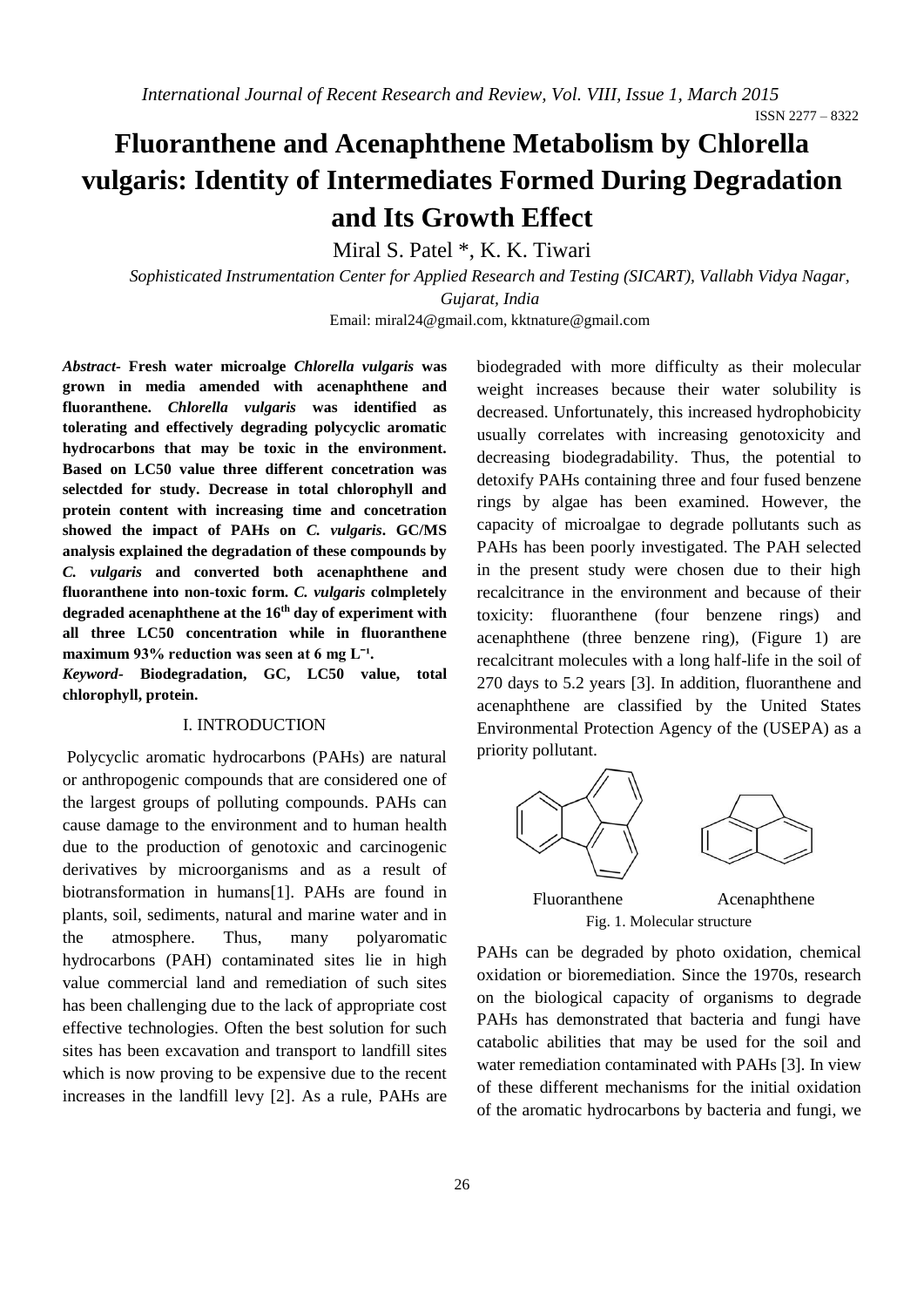have initiated a study to determine whether microalgae have the capacity to degrade aromatic hydrocarbons.

The analytical methods commonly used to determine PAH degradation is gas chromatography with mass selective detection (GC-MS). The main advantages of using the GC-MS technique for the quantification of PAHs are its high selectivity when applied in single ion monitoring (SIM) mode and its quantification ability with simultaneous identification of the analyte.The objective of our study is to determine degradation of fluoranthene and acenaphthene by *C. vulgaris* using GC-MS and to identify by-products formed during degradation process which will able us to understand biotransformation of toxic PAH in to non-toxic byproducts.

#### II. MATERIALS AND METHODS

#### *A. Algae growth and axenic conditions*

The *Chlorella vulgaris* was obtained from the Central Marine and Salt Research Institute, Bhavnagar, India. The growth media selected for microalgae *C. vulgaris* was develop in Zarrouks medium [4] under controlled illumination of  $40 \mu \text{Em-}2s-1$  at  $27 \pm 1^{\circ} \text{C}$  in aerobic and static conditions. Before conducting experiment, microalgae were made axenic by treating with different concentration of streptomycin and benzyle penicillin for 24 hrs [5] and then streaking was done on nutrient agar medium to check bacterial contamination.

#### *B. Experimental set-up*

Seven-day-old cultures were homogenized by shaking on a wrist-action shaker using sterile glass beads. For each compound, 32 sugar tubes were maintained, each containing 2ml culture+18ml media. Zarrouks media were prepared by 1188 ml distilled water + 1188μl media and autoclaved. After sterilization, 0.1% stock solution of fluoranthene and acenaphthene was prepared in acetone with 0.05gm/ 50 ml for each PAH. Different doses of 0.1, 0.5, 1.0, 5.0, 10.0, 20.0, 40.0, 60.0, 100.0, 150.0 ppm of fluoranthene and acenaphthene were prepared to determine LC50 value and control is maintained separately without the addition of any chemical. A total of 64 tubes were prepared for the two PAHs (acenaphthen and fluoranthene) and triplicate set were maintained. Appropriate amounts of algal culture (approx 5 mg dry wt) was added to 18 ml fresh autoclaved medium. Triplicate tubes of the control and the PAH treatments were retrieved after 4, 8, 12 and 16 days of incubation to detect the LC50. LC50 was estimated in terms of total chlorophyll.

#### *C. Pigment Analysis*

Total chlorophyll was measured spectrophotometrically in cell lysates after extraction in 80% acetone according to Jeffrey SW and Humphrey GF [6].

#### *D. Protein Estimation*

The culture medium was discarded through centrifugation and the cells were thoroughly crushed in a mortar and pestle with 80% ethanol. The supernatant obtained after centrifugation was used for protein analysis according to Lowry OH [7] using bovine serum albumin as the standard.

### *E. Extraction of PAHs and metabolites from algal cultures*

Based on LD50 value, three different doses were selected to study degradation of two PAHs. After 4<sup>th</sup> and 16th days of incubation periods, 5ml of Dichloromethane: methanol ratio (2:1) was added in each sugar tubes and kept for sonication for 15 mins. The medium was then transferred to centrifuge tube and was subjected to centrifugation at 10,000 rpm for 10 min (4°C). Anhydrous Sodium Sulfate was added in the DCM:methanolic extracts and samples were subjected for GC-MS analysis [8].

#### *F. GC-MS analysis*

The constituents were detected using an Auto System XL GC apparatus (Perkin Elmer, USA) attached to a PE-5MS fused silica capillary 5% diphenyl/95% dimethylpolysiloxane column (30 m x 50 m, 0.25 μm film thicknesses, Perkin Elmer). The column temperature was initially 80ºC, held for 5 min, then ramped from 80ºC - 290ºC at 10ºC/min. Helium (1.0 ml/min) was used as the carrier gas. Both Line and injector temperatures were set at 250ºC. 10 μl of each DCM:methanolic extract prepared were injected in the split mode (1:40). MS conditions were run in EI+ through a Perkin Elmer Turbo Mass spectrometer as follows: ionization energy -70 eV; scan rate 1.6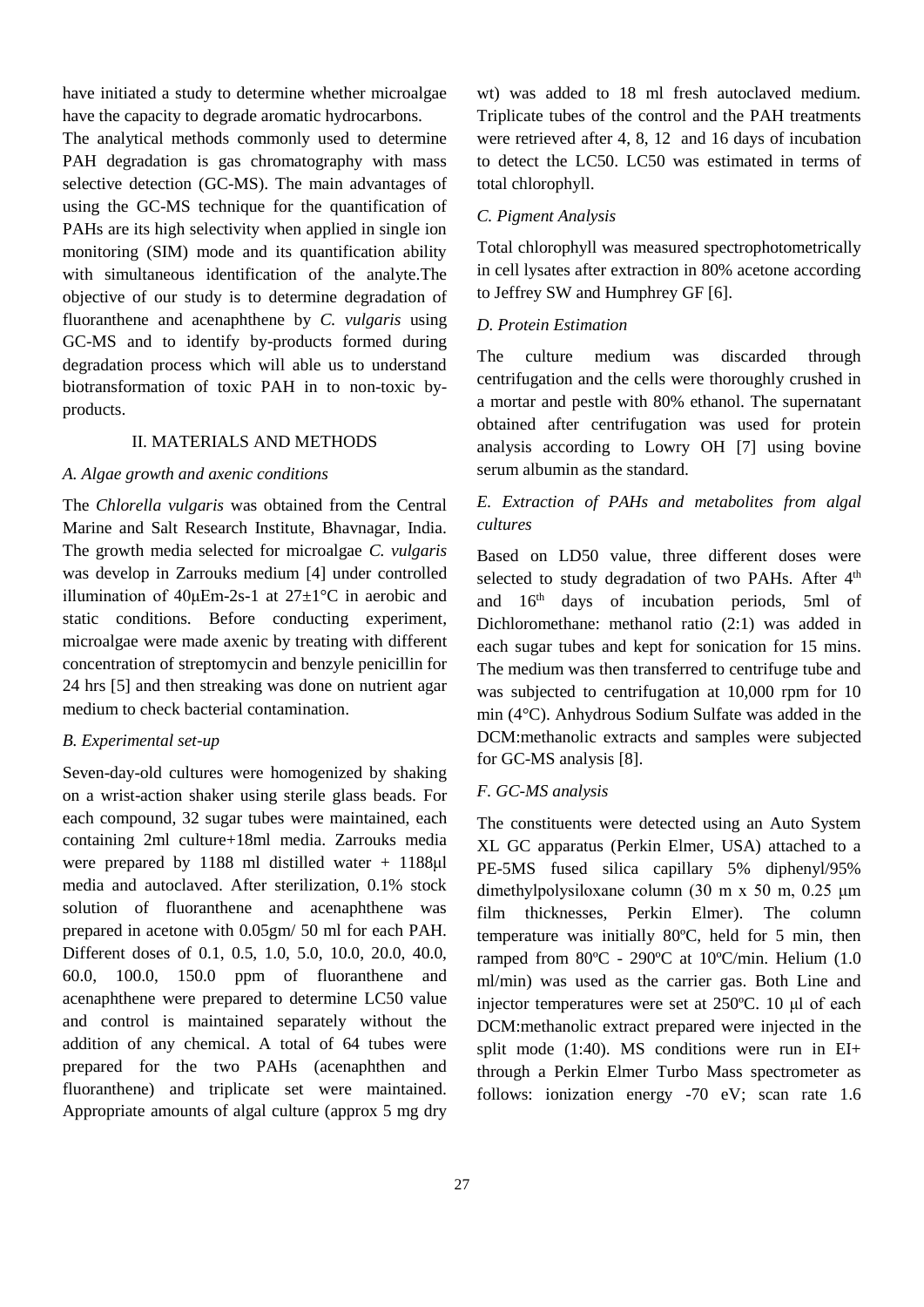scans/sec; interscan delay 0.01 sec; source temperature 250ºC; mass range 30 to 650 m/z; solvent delay 3.00 min. The gas chromatogram as reproduced by the mass spectrometer identified the mass spectra scanned at each GC peak maximum. Data was thus obtained by comparing the mass spectra to those in the Wiley NIST Mass Spectral Library 2005.

#### III. RESULTS AND DISCUSSION

PAH molecular stability, hydrophobicity and low water solubility appear to be some of the main factors that contribute to their persistence in the environment. Some of these factors have also been correlated to the size of the molecule or total number of aromatic rings [9]. As it is widely known, HMW PAHs are sparingly soluble in water, electrochemically stable and may be acutely toxic, genotoxic, immunotoxic or act as agents of hormone disruption [10]. Due to their elevated octanolwater partition coefficients (Kow), HMW PAHs may separate into organic phases, soil and sediment organic matter and membranes of living organisms. They are also candidates for bioconcentration, bioaccumulation and sometimes biomagnifications through trophic transfer to food webs [11].

The Chlorella vulgaris strain was grown with 1.5ppm, 3.0 ppm and 6.0 ppm for fluoranthene; 1.25ppm, 2.5ppm and 5.0ppm for Acenaphthene. Above this concentration all strains lost pigmentation and died after few days. Further experiments were therefore conducted with LD50 concentration of fluoranthene and acenaphthene. The effect of fluoranthene and acenaphthene over the strain tested were measured by estimating total chlorophyll and protein concentration at various days interval with that of control. GC/MS analysis of fluoranthene and acenaphthene degradation was conducted with *C. vulgaris*.

#### *A. Effect on growth*

In our study, Acenaphthene treatments at various concentrations caused reduction in the total chlorophyll content of the cells, which was found significant after 4 days of treatment Total chlorophyll content reduced maximum by  $82\%$  at  $16<sup>th</sup>$  day of acenaphthene treatment (5 ppm) while 84% reduction was shown with fluoranthene treatment (6 ppm) to *C. vulgaris.* The results were highly indicative of their inhibitory effects on photosynthetic activities of the cells. Fall of total chlorophyll content of the microalgae explained that the PAH not only accelerated the degradation but also blocked their pigment synthesis [12]. The similar result was also observed that growth decreased with increase in the concentrations of PAHs [13]. It has been reported that some organic pollutants such as 2,4-D pesticides can promote the contents of algae pigments, [14] however, this phenomena was not observed in the present study. We conclude that the decrease in growth is attributed to decrease in total chlorophyll content in microalgal cell when *C. vulgaris* is exposed to PAHs.



Fig.2a&2b: Concentration ( $\mu$ g ml<sup>-20</sup>) of total chlorophyll in *C. vulgaris* at different doses of acenaphthene and fluoranthene.

Acenaphthene and fluoranthene stress had a pronounced effect on the production of proteins in microalgae. The protein content from all experimental flasks treated with acenaphthene and fluoranthene was lower than that of control (fig.3a, 3b). Even though amount of protein in cultures treated with all three doses, increased up to certain time but it did not exceed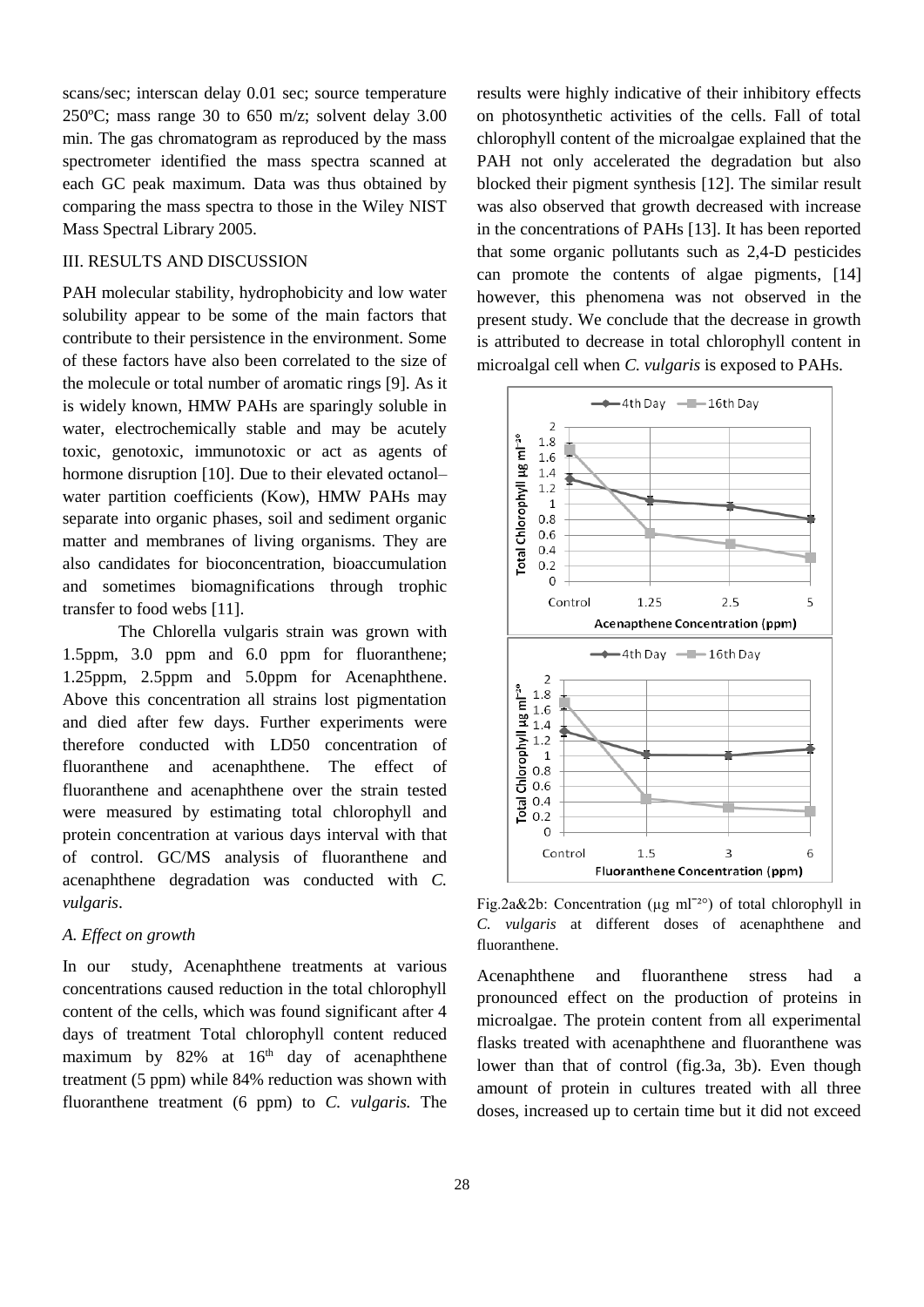control values. It has been reported that PAHs stimulate production of some proteins, part of defenses and repair machinery of cells [15]. However PAHs at higher concentration of acenaphthene (5 ppm) in *C. vulgaris* showed a maximum reduction of 97% in the protein content after 16<sup>th</sup> day whereas 96% reduction was seen with fluoranthene. Kapoor *et al*. [16] also stated that the interruption of protein synthesis could be due to the inhibition of enzymes and structural proteins essential for growth of the organism.



Fig.3a&3b: Concentration (ug m<sup>-20</sup>) of Protein in *C*. *vulgaris* at different doses of acenaphthene and fluoranthene.

#### *B. Identificaton of Metabollites*

GC/MS analyses of acenaphthene and fluoranthene degradation by C. vulgaris are shown in table I and II. The metabolites detected during acenaphthene and fluoranthene degradation were almost similar at the  $4<sup>th</sup>$ and 16th days, despite the differences in PAH. The metabolites formed during degradation presumably arising by an inducible enzyme system. In this study, preliminary screening was made to optimize the concentration at which the selected strains can survive. Our data show that *C. vulgaris* strain tested have the ability to grow up to the concentrations of 0.006%

which is similar to Raghukumar [17]. Oxidation of aromatic ring carbon is an energy providing process which often leads to complete degradation of the substrate. The intermediates formed during degradation describes that both the PAHs has converted to single chain compounds and fatty acids. No other compounds of PAHs were detected which able us to find out degradation pathway, prompting the possibility of complete degradation of all compounds of PAHs by *C. vulgaris*. The metabolites detected during the PAHs degradation, confirm biological transformation of the PAHs. The metabolites provided no evidence for substantially different degradation processes associated with different Pahs concentration. There are many reports which describes that marine microalgae can oxidize aromatic hydrocarbons under photoautotrophic growth conditions. Evidence supporting the biodegradation capacity of cyanobacteria/microalgae for the elimination of crude oil residues and PAHs are still very limited. Cultures of Microcoleus chthonoplastes and Phormidium corium were able to degrade n-alkanes [18]. Oscillatoria sp. and Agmenellum quadruplicatum oxidize naphthalene to 1 naphthol [19,20]. Oscillatoria sp. strain JCM oxidizes biphenyl to 4-hydroxybiphenyl [21] and A. quadruplicatum metabolizes phenanthrene into trans-9,10-dihydroxy-9,10 dihydro-phenanthrene and 1 methoxy-phenanthrene [22]. Several other strains can degrade crude oil and other complex organic compounds such as surfactants and herbicides [17,23,24].

C. PAHs Degradation

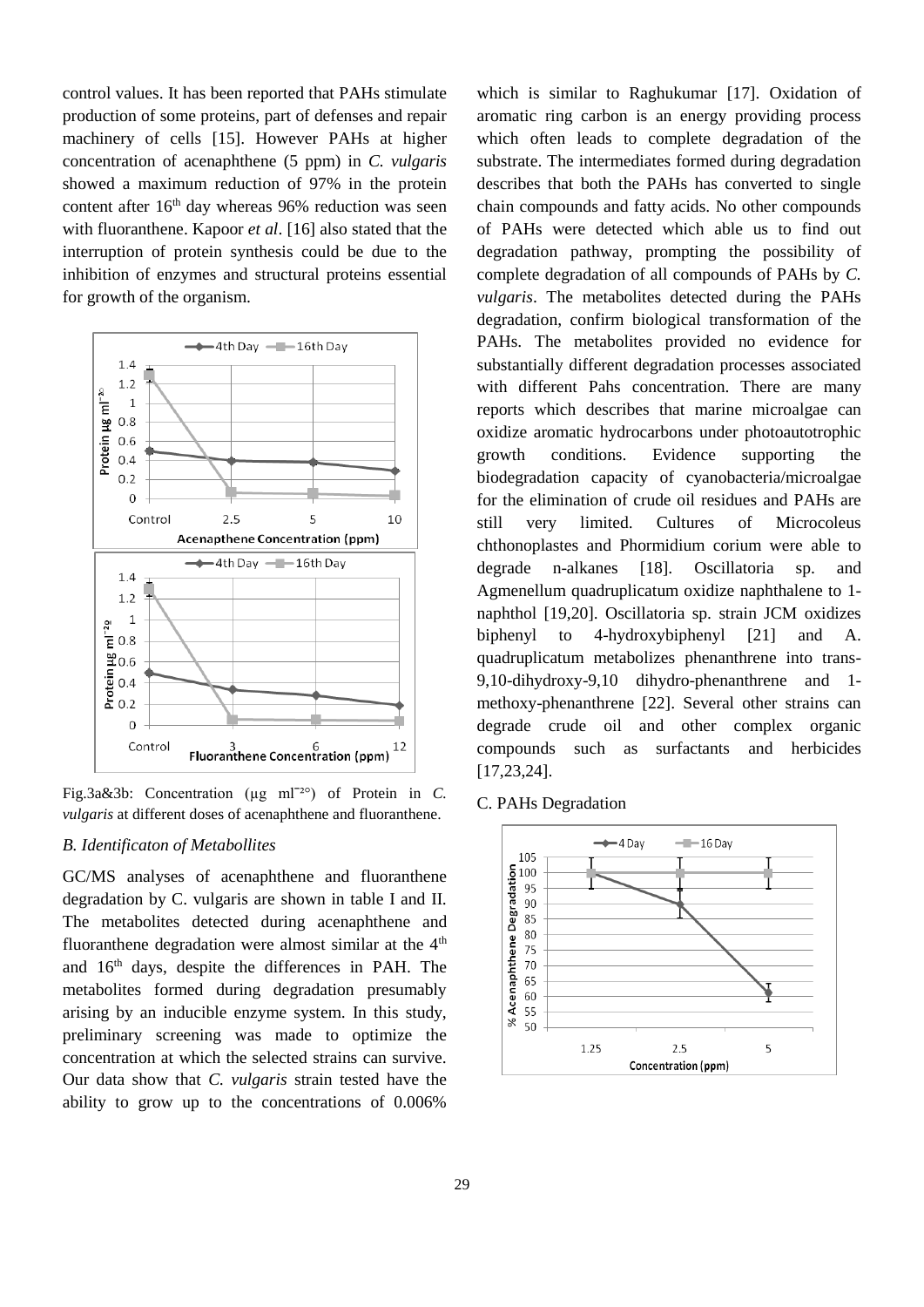

Fig.4a&4b: Biodegradatoin of acenaphthene and fluoranthene by *C. vulgaris*.

Acenaphthene is a three ringed strurcutred whereas fluoranthene is a four ringed compound, sparingly soluble and widely used as model HMW PAH. The PAH catabolic potential of *C. vulgaris* was assessed over a time course period in Zarrouk's medium supplemented with individual PAHs. The results obtained by GC-MS were calculated as a percentage of degradation and are presented in Figure 4a and 4b. The strain *C. vulgaris* presented degradation efficiencies of acenaphthene upto 90% in 2.5 mg  $L^{-1}$  and 62% in 5 mg  $L^{-1}$  at  $4<sup>th</sup>$  day. Completed degradation of acenaphthene with 1.25 mg  $L^{-1}$  was seen at 4<sup>th</sup> day. Over the period of 16th days, 100% degradation of acenaphthene with all three concentration was observed. The lower degradation results for fluoranthene compare to acenaphthene could be explained by its reduced availability for enzymatic attack due to its lower solubility in water. In general, the higher the molecular weight of the PAH molecule, the higher the hydrophobicity and toxicity, and the longer the environmental persistence of the molecule.1 Cerlinga. The concentration of fluoranthene decreased from an initial 1.5 mg L<sup>-1</sup> to 0.3 mg L<sup>-1</sup>, 3 mg L<sup>-1</sup> to 0.4 mg L<sup>-1</sup> and 6 mg  $L^{-1}$  to 1.3 mg  $L^{-1}$  after a remediation period of four days. Highest reduction was seen of 93% at 16<sup>th</sup> day with 6 mg  $L^{-1}$  concentration. These results suggest that the biodegradation of acenaphthene and fluoranthene follow the same trend in the liquid medium except that comparatively, the degree of degradation was consistently higher in acenaphthene. This phenolmenon can be attributable to the fact that

low molecular weights PAH degrade faster than those of higher molecular weight. [25].

#### IV. CONCLUSION

A microlagea strain was able to tolerate toxic PAHs upto certain concentration and effectively degraded. The ability of *C. vulgaris* to utilise PAHs such as acenaphthene and fluoranthene as a sole carbon source was demonstrated. Because the degradation of PAHs containing four or more benzene rings such as fluoranthene has been difficult to achieve, the microalgal *C. vulgaris* could be considered good targets for future studies. This microalgal strain not only degraded both the PAHs but would allow the detection and evaluation of the degradative enzymes they produce and the metabolites formed during the PAH degradation process. In present study, we could not find any metabollites of upper metabolic pathway of acenaphthene and fluoranthene degradation. Therefore, further study is required to characterize upper metabollic pathway of both the PAHs degradation.

#### V. REFERENCES

- [1] P. Baborova, M. Moder, P. Baldrian, K. Cajthamlova, and T. Cajthaml, "Purification of a New Manganese Peroxidase of the White-Rot Fungus Irpex lacteus and Degradation of Polycyclic Aromatic Hydrocarbons by the Enzyme," *Res. Microbiol.,* vol. 157, pp. 248–253, 2006.
- [2] (2002) EPA, Victoria, (Environment Protection Authority, Victoria), Landfill levies: information bulletin. Available [http://www.](http://www/)epa.vic.gov.au/2009/0730
- [3] A. L. Juhasz, and R. Naidu, "Bioremediation of high molecular weight polycyclic aromatic hydrocarbons: a review of the microbial degradation of benzo[*a*]pyrene," *Int. Biodeterior. Biodegrad.*, vol. 45, pp. 57–88, 2000.
- [4] C. Zarrouk, :Contribution à l'étude d'une cyanophycée. Influence de divers' facteurs physiques et chimiques sur la croissance et la photosynthèse de Spirulina maxima," Ph.D. Thesis, Université de Paris, Paris,1966
- [5] J. M. Ferris, and C. F. Hirsch, "Method for isolation and purification of cyanobacteria," *Applied and Environmental Microbiology*, vol. 57, pp. 1448-1452, 1991.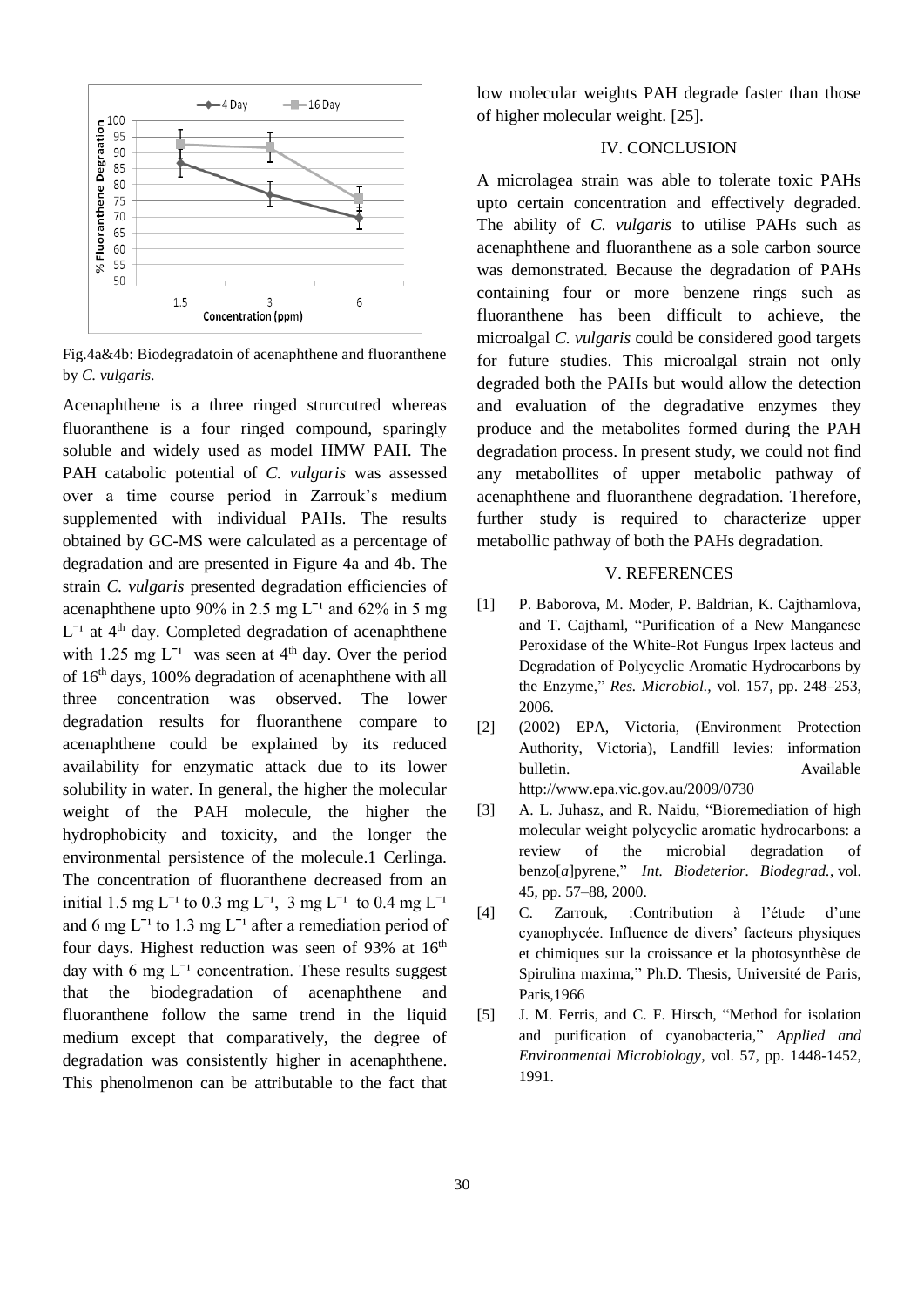- [6] S. W. Jeffrey, and G. F. Humphrey, "New spectrophotometric equations for determining chlorophylls a, b, c1 and c2 in higher plants, algae and natural populations," *Biochem. Physiol. Pflanzen*, vol. 167, pp. 191-194, 1975.
- [7] O.H. Lowry, N. H. Rosenbrough, A. L. Farr, and R. J. Randall, "Protein measurements with folinphenol reagent," *J. Biol. Chem.*, vol. 193, pp. 265-275, 1951.
- [8] M. Aseer, G. K. Seghal, J. Selvin, and M. V. N Panikkar, "Evaluation of seaweed bioactives on common aquatic floral and faunal weeds of shrimp ponds," *Thalassas*, vol. 27, pp. 47-56, 2010.
- [9] C. E. Cerniglia, "Biodegradation of polycyclic aromatic hydrocarbons," *Biodegradation*, vol. 3, pp. 351–368, 1992.
- [10] T. Van de Wiele, L. Vanhaecke, C. Boeckaert, K. Peru, J. Headley, W. Verstraete, and S. Siciliano, "Human colon microbiota transforms polycyclic aromatic hydrocarbons to estrogenic metabolites," *Environ Health Perspect*, vol. 113, pp. 6–10, 2005.
- [11] R. A. Kanaly, and S. Harayama, "Advances in the field of highmolecular- weight polycyclic aromatic hydrocarbon biodegradation by bacteria," *Microbial Biotechnol.*, vol. 3, pp. 136–164, 2010.
- [12] Miral Patel, J. I. Nirmal Kumar, and K.K. Tiwari, "An investigation on principle biochemical components, photosynthetic pigments, nucleic acis and enzymatic activities of axecinc culture of Scytonema sp. treated with two PAHS:Acenaphthene and Fluoranthene," *International Journal of Applied Science and Biotechnology*, vol. 2, pp. 34-40, 2014.
- [13] P. Echeveste, S. Agusti, and J. Dachs, "Cell size dependent toxicity thresholds of polycyclic aromatic hydrocarbons to natural and cultured phytoplankton populations," *Environ. Pollut*., vol. 158, pp. 299–307, 2010.
- [14] P. K. Wong, "Effects of 2.4-D, glyphosate and paraquat on growth, photosynthesis and chlorophyll-a synthesis of Scenedesmus quadricauda Berb 614," *Chemosphere*, vol. 41, pp. 177–182, 2000.
- [15] S. Tukaj, and Z. Tukaj, "Distinct chemical contaminants induce the synthesis of Hsp70 proteins in green microalgae Desmodesmus subspicatus: heat pretreatment increases cadmium resistance," *Journal of Therm. Biol*., vol. 35, pp. 239–244, 2010.
- [16] K. Kapoor, Leenta and Arora, "Observations on growth Responses of cyanobacteria under the

influence of herbicides," *Pollut. Res.*, vol. 15, pp. 343- 351, 1996.

- [17] C. Raghukumar, V. Vipparty, J. J. David, and D. Chandramohan, "Degradation of crude oil by marine cyanobacteria." App. Micobiol. Biotechnol., vol. 57, pp. 433–436, 2001.
- [18] R. H. Al-Hasan, D. A. Al-Bader, N. A. Sorkhoh, and S. S. Radwan, "Evidence for n-alkane consumption and oxidation by filamentous cyanobacteria from oil contaminated coasts of the Arabian Gulf," *Mar. Biol*., vol. 130, pp. 521–527, 1998.
- [19] C. E. Cerniglia, and D. T. Gibson, "Algal oxidation of aromatic hydrocarbons: formation of 1-naphthol from naphthalene by Agmenellum quadruplicatum, strain PR-6," *Biochem. Biophy. Res. Commun*., vol. 88, pp. 50–58, 1979.
- [20] C. E. Cerniglia, D. T. Gibson, and C. Van Baalen, "Oxidation of naphthalene by cyanobacteria and microalgae," *Journal of Gen. Microbiol.*, vol. 116, pp. 495–500, 1980a.
- [21] C. E. Cerniglia, D. T. Gibson, and C. Van Baalen, "Metabolism of naphthalene by cyanobacteria Osillatoria sp., strain JCM," *Journal of Gen. Microbiol*., vol. 116, pp. 485–494, 1980b.
- [22] M. L. Narro, C. E. Cerniglia, C. Van Baleen, and D. T. Gibson, "Metabolism of phenanthrene by marine cyanobacterium Agmenellum quadruplicatum PR6," *Applied Environ. Microbiol*., vol. 58, pp. 1351–1359, 1992.
- [23] S. S. Radwan, and Al-Hasan, *Oil pollution and cyanobacteria*, In: Whitton BA, Potts M (eds), The ecology of cyanobacteria. Kluwer, The Netherlands, pp 307–319.
- [24] A. E. Mansy, and E. El-Bestway, "Toxicity and biodegradation of fluometuron by selected cyanobacterial species," *World J Microbiol Biotechnol*, vol. 18, pp. 125–131, 2002.
- [25] S. E. Agarryt, R. O. Yusuf, and A. O. Ajanit, "Biodegradation of Anthracene and Naphthalene in soil," *Journal of the Nigerian Society of Chemical Engineers*, vol. 25, pp. 156-162, 2010.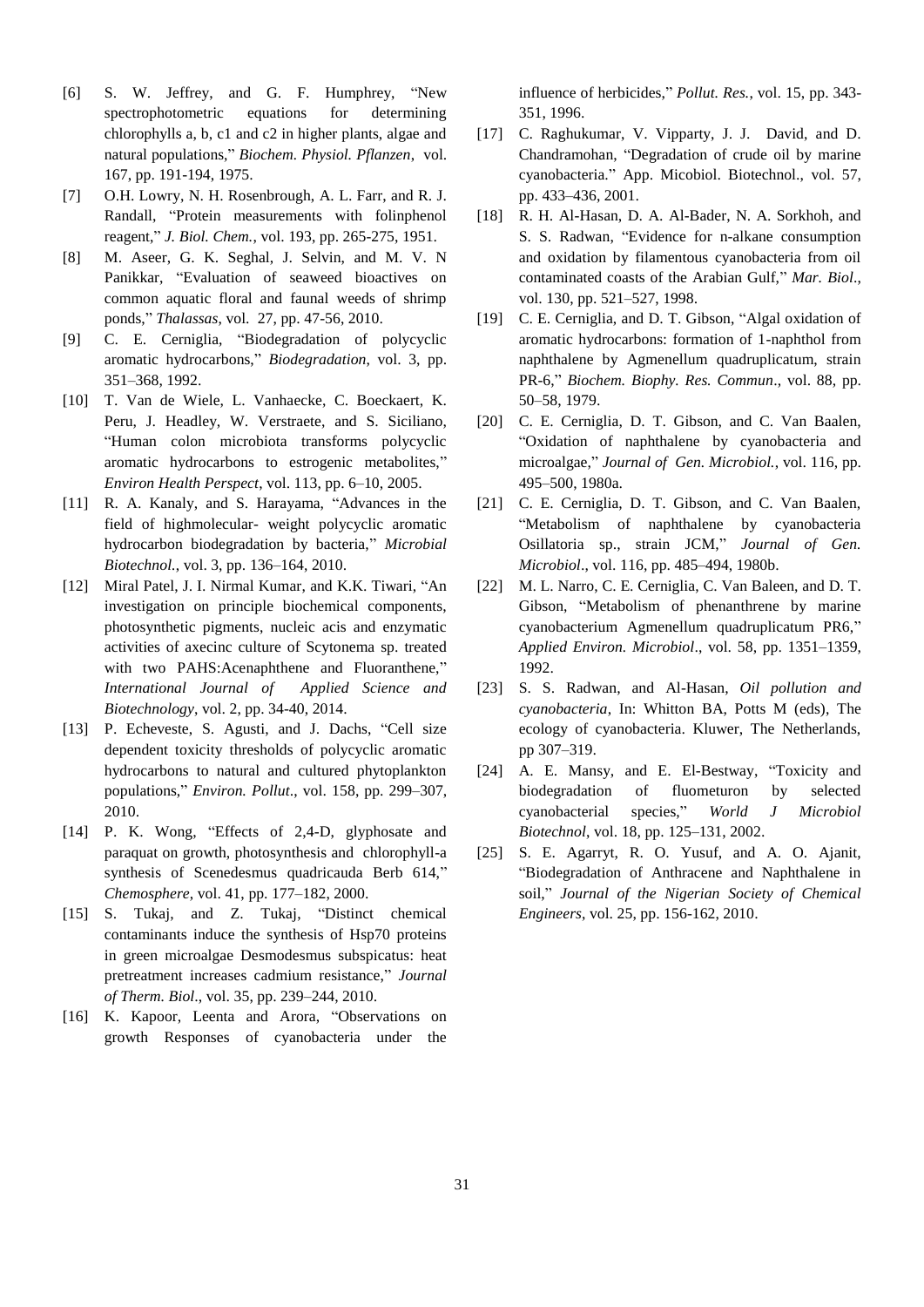### Table I

| <b>Compound Name</b>                        | <b>Structure</b> |
|---------------------------------------------|------------------|
| 1-Octanol, 2-nitro                          | OH               |
|                                             |                  |
| 1-Hexene, 3,3-dimethyl                      |                  |
| 4-Nonene, 5-nitro                           |                  |
|                                             |                  |
|                                             |                  |
| Hexane, 1-chloro                            | .CI              |
| 9,12,15-Octadecatrienoic acid, methyl ester |                  |
| 6-Octen-1-ol, 3,7-dimethyl                  | HO.              |
| 3-Pentanol, 3-methyl                        | OН               |
| n-Decanoic acid                             | O<br><b>OH</b>   |
| 7-Dodecenol                                 | .OH              |
| 2,4-Dimethyl-1-heptene                      |                  |
| 1-Dodecyne                                  |                  |
| 5-Dodecenol                                 |                  |
| 5-Tridecene                                 |                  |
| Neopentane                                  |                  |
| 7-Nonenoic acid, methyl ester               | O.<br>ö          |
| 6-Octadecenoic acid, methyl ester           |                  |
| 1-Dodecen-3-yne                             |                  |

# Metabolites formed during Acenaphthene degradation study by GC-MS